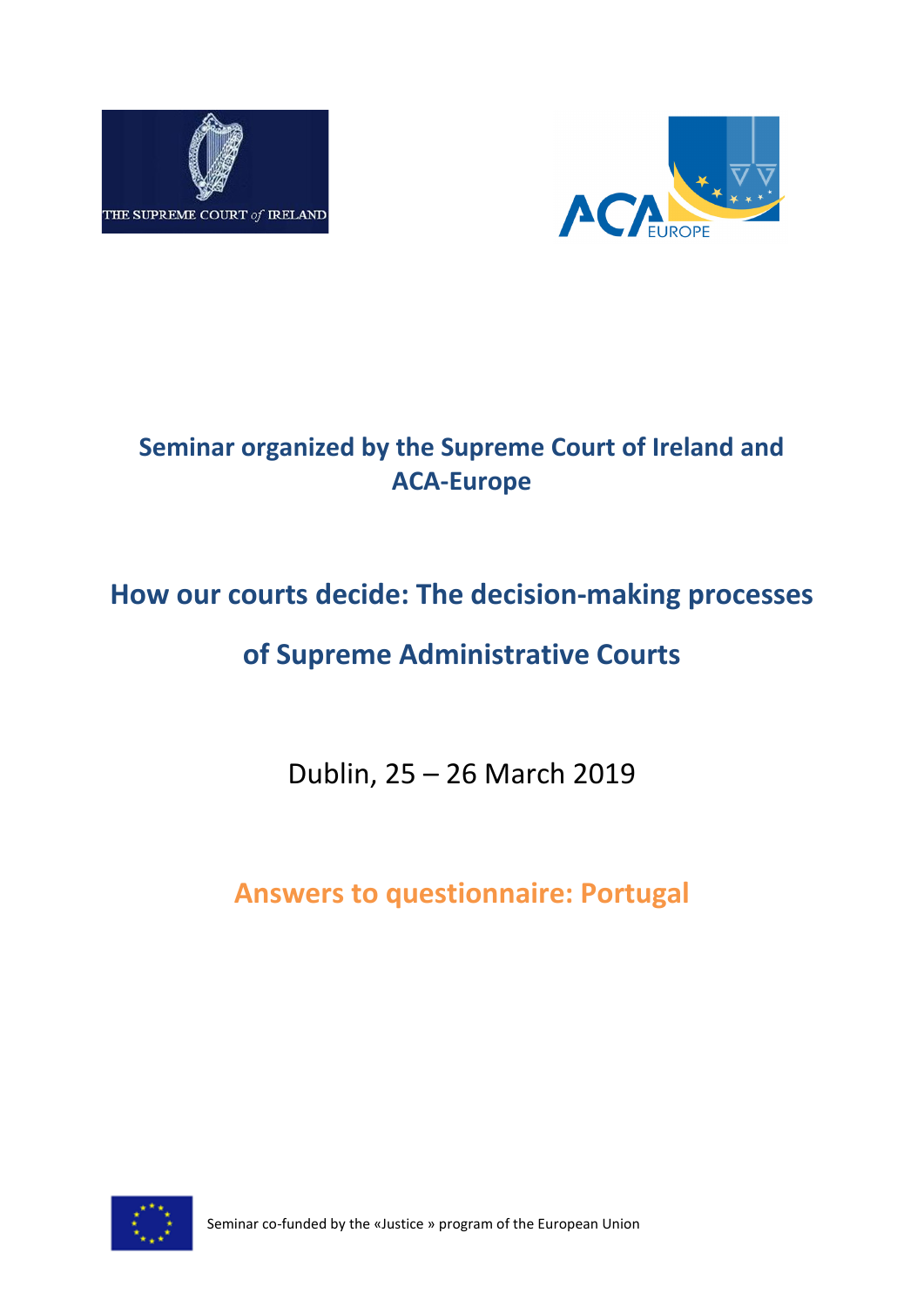# How do our courts take a decision: the decision-making process of supreme administrative courts

Dublin, 25-26 March 2019

SUPREMO TRIBUNAL ADMINISTRATIVO PORTUGAL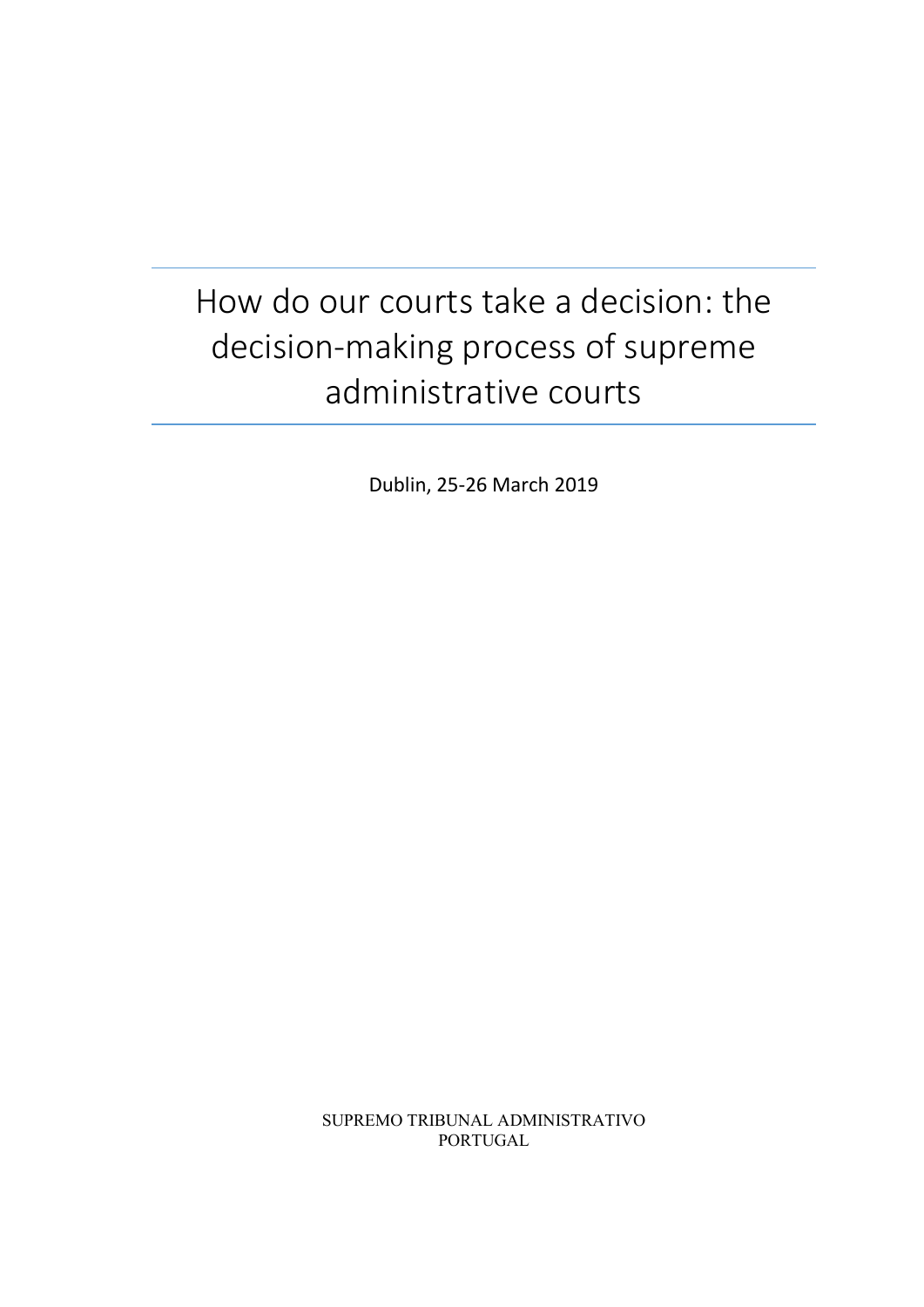## **ACA Seminar How do our courts take a decision: The decision-making process of the Supreme Administrative Courts Dublin, 25-26 March 2019**

**Supreme court of Ireland**

#### **Questionnaire**

#### **I. Introduction**

1.1 The seminar focuses on the process adopted by our National Supreme Administrative Courts to make their decisions. Each Court applies its own official rules, which are derived from the substantive law or its internal regulations or its official procedures. Additionally, each legal system is marked by its own culture and traditions, which show how the decision-making process evolves.

1.2 The purpose of this questionnaire and the seminar that will follow is to help us better understand the similarities and the differences that exist between the decisionmaking processes of the different Supreme Administrative Courts. For the purpose of comparison, we hope to obtain some useful information. We also hope that this information will help each Supreme Administrative Court to better understand the process by which the Courts of the other Member States of the EU came to their decisions.

1.3 The seminar to be held on 25 and 26 March 2019 in Dublin, for which this preparatory questionnaire is distributed, is considered to be interconnected with the one that will be organised by our German collaborators outside the General Assembly to be held from 12 to 14 May 2019 in Berlin. Although the issues raised inevitably overlap in some respects, it is expected that the Dublin seminar will focus on the Court's decisionmaking process, while the Berlin seminar will focus on access to the Supreme Court and its functions, including, for example, the question of whether the procedural administrative law provides for "filters".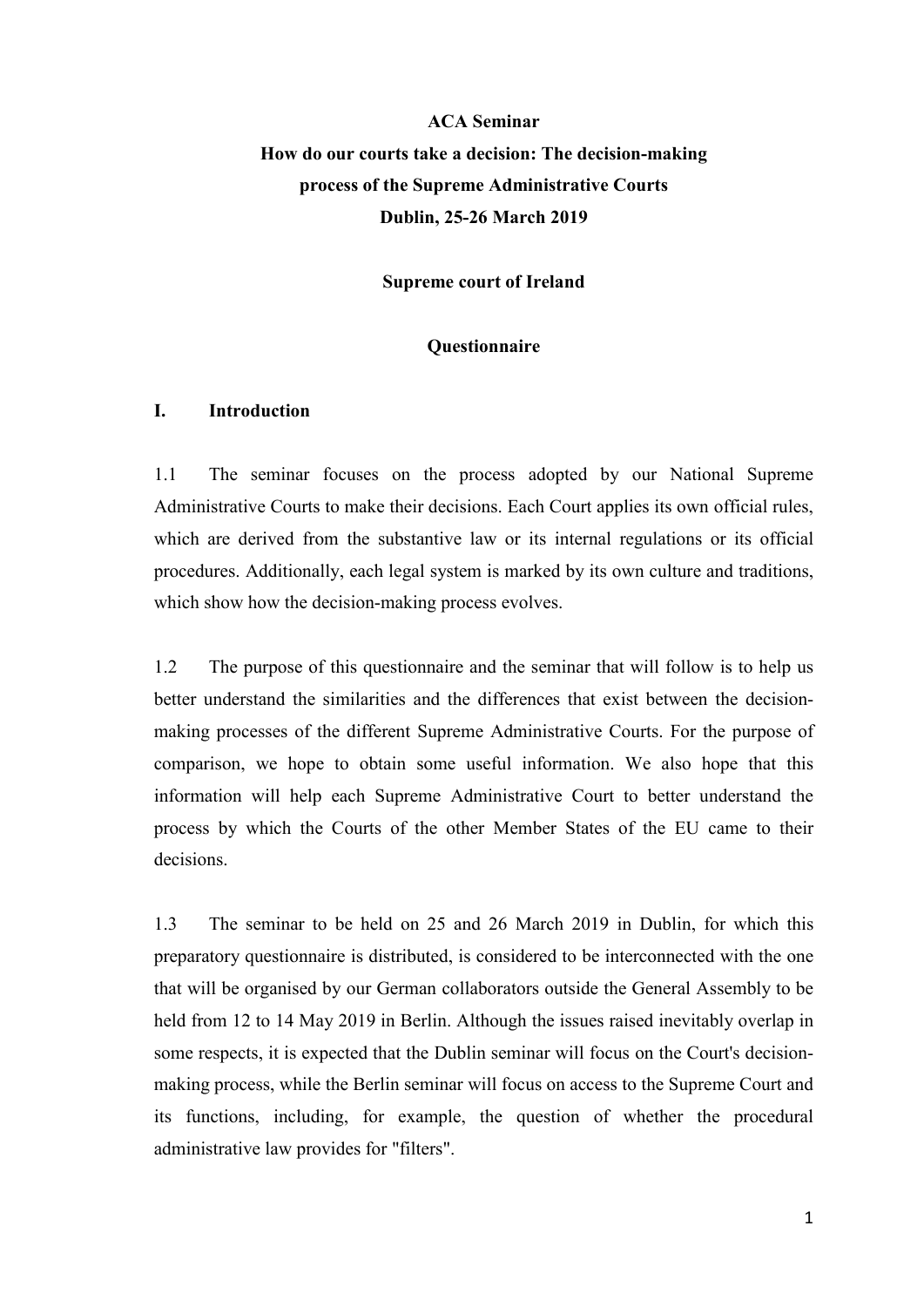1.4 In addition, although this project is independent of ACA-Europe's crosssectional analysison "The Quality of Judgments", there is an inevitable link between certain elements of the questionnaire prepared for this project and some aspects of this questionnaire.

1.5 Please note that to answer this questionnaire, it is not necessary (except for statistical questions regarding the number of cases in Part C) to take into account the procedures that led to intermin decisions.

1.6 Moreover, if your institution exercises legislative functions, for example by giving opinions on draft laws, and rules on the cases referred to the courts, it is not necessary to include the information related to the legislative functions in the answers to the questions below.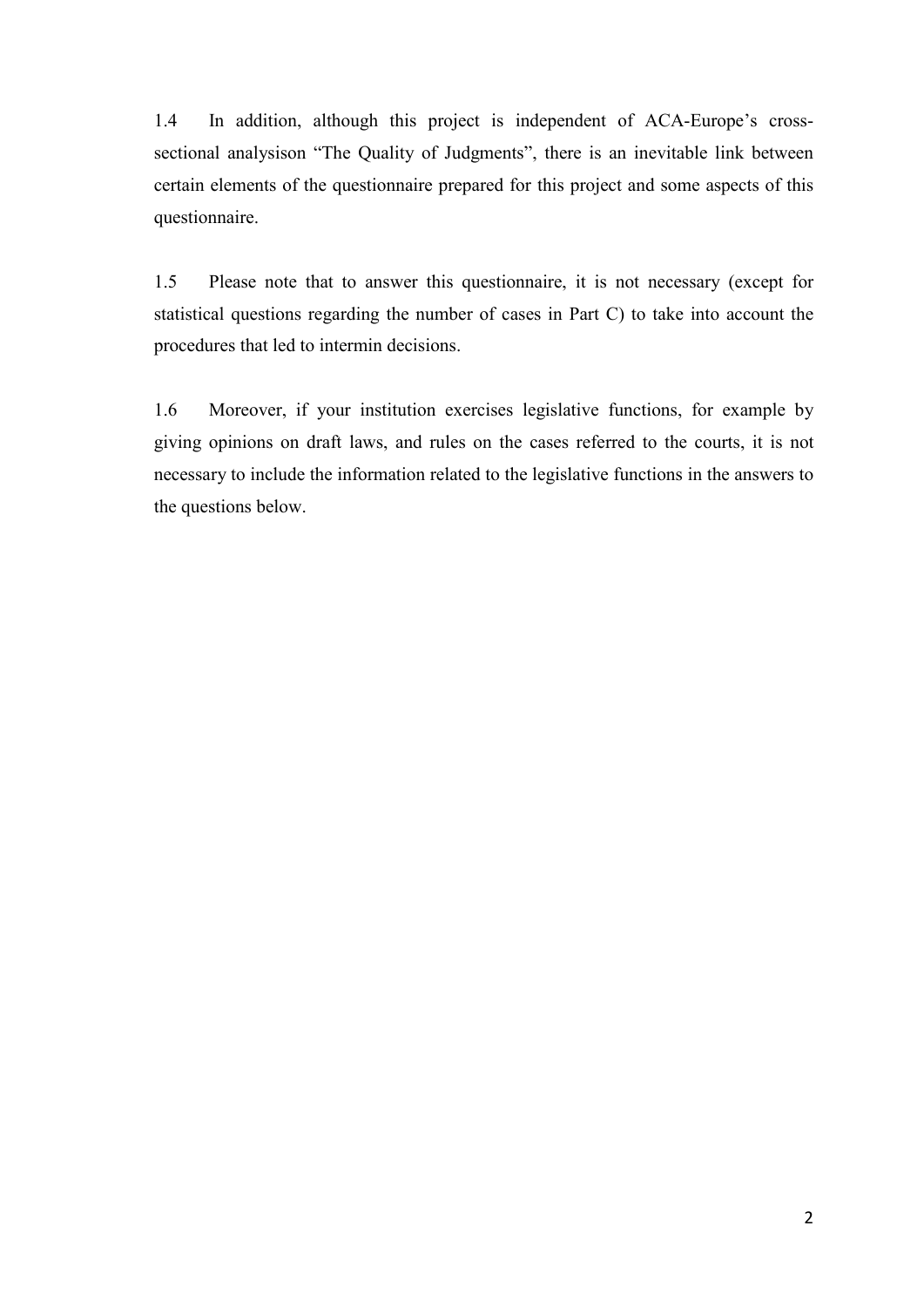#### **II. Questions**

### **A. General questions regarding your Supreme Administrative Court/Council of State**

1. What is the official title of your Supreme Administrative Court/Council of State ("institution")? Please specify your institution's name in your national language and, if possible, its English translation as well.

In the Portuguese internal legal system, the supreme court of the administrative and fiscal section is known as *Supremo Tribunal Administrativo*/*Supreme Administrative Court.*

2. Which country/territory does your institution serve?

Portugal.

3. Where is your institution based (i.e. its headquarters)?

The *Supremo Tribunal Administrativo* (STA) is based in Lisbon and the entire Portuguese territory comes under its jurisdiction (Article 11-2 of the Statute of the Administrative and Fiscal Courts (ETAF)<sup>[1](#page-4-0)</sup>.

4. Please provide a link to the website of your institution (if applicable), with a link to the English or French versions or pages of the website, if applicable.

The official website of the STA is available in Portuguese at: [https://www.stadministrativo.pt/.](https://www.stadministrativo.pt/)

#### **B. The structure of your Supreme Administrative Court/Council of State**

5. Please describe in brief:

(a) The main functions of your institution (e.g. court of first instance and last instance, court of cassation or court of appeal);

The main functions of the STA are those of a court of last instance, with powers of a court of cassation that directly applies the law to the established facts. For certain cases, the STA referral is mandatory, as it is the Court of first instance and last instance.

(b) The nature of your institution (for e.g. Supreme Administrative Court or Supreme Court having jurisdiction over other domains of law);

<span id="page-4-0"></span> $^1$  Approved by Law no. 13/2002 of 19 February 2002, last amended by legislative decree no. 214-G/2015 of 2 October 2015.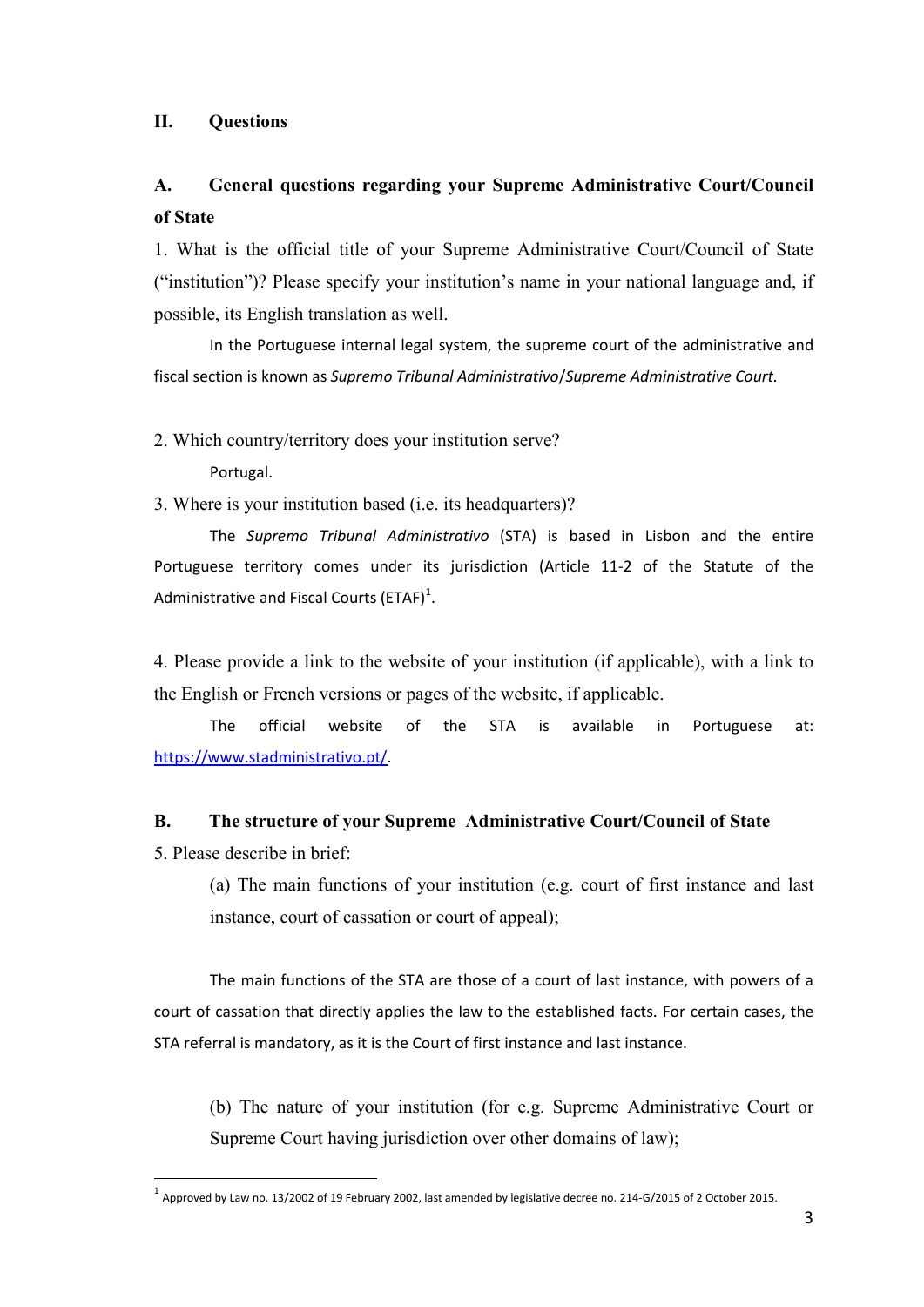The STA is the highest body in the hierarchy of the administrative and fiscal courts, having the jurisdiction to hear administrative and fiscal disputes.

(c) Its place in the overall judicial structure of your country/territory.

In Portugal, there are two sections of autonomous and independent courts established under the Constitution: the ordinary section and the administrative section.



#### **PORTUGUESE JUDICIAL ORGANISATION**

#### **C. Number of cases**

6. How many judges work for your institution?

Currently, in addition to the President, the STA consists of nineteen Counsellors, divided into the administrative and fiscal litigation sections.

7. On an average, how many cases are brought before your institution every year? and

8. On an average, how many cases does your institution process every year?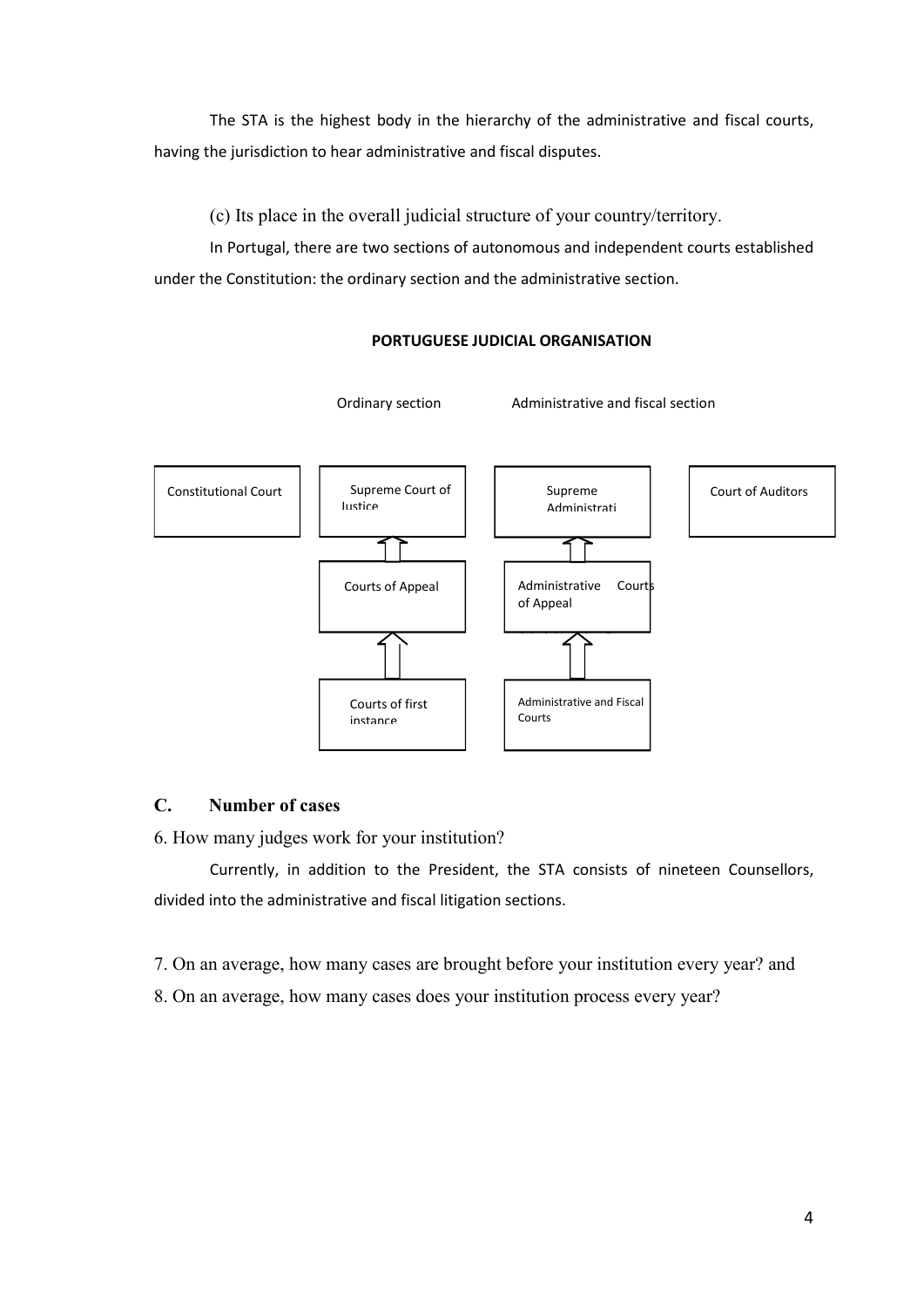The statistical data (from 2004 till 2017) regarding the cases processed by the STA was published in the annual report of the High Council of Administrative and Fiscal Courts (CSTAF)<sup>[2](#page-6-0)</sup>.

For 2017:

• the activity of the administrative litigation section includes 517 new cases, 536 closed cases and 194 on-going cases, as shown in the graph below:



• the activity of the fiscal litigation section includes 1060 new cases, 1157 closed cases and 752 on-going cases, as shown in the graph below:



<span id="page-6-0"></span> <sup>2</sup> Accessible o[n http://www.cstaf.pt/pdf/Relatorio\\_Anual\\_CSTAF\\_2017.pdf](http://www.cstaf.pt/pdf/Relatorio_Anual_CSTAF_2017.pdf)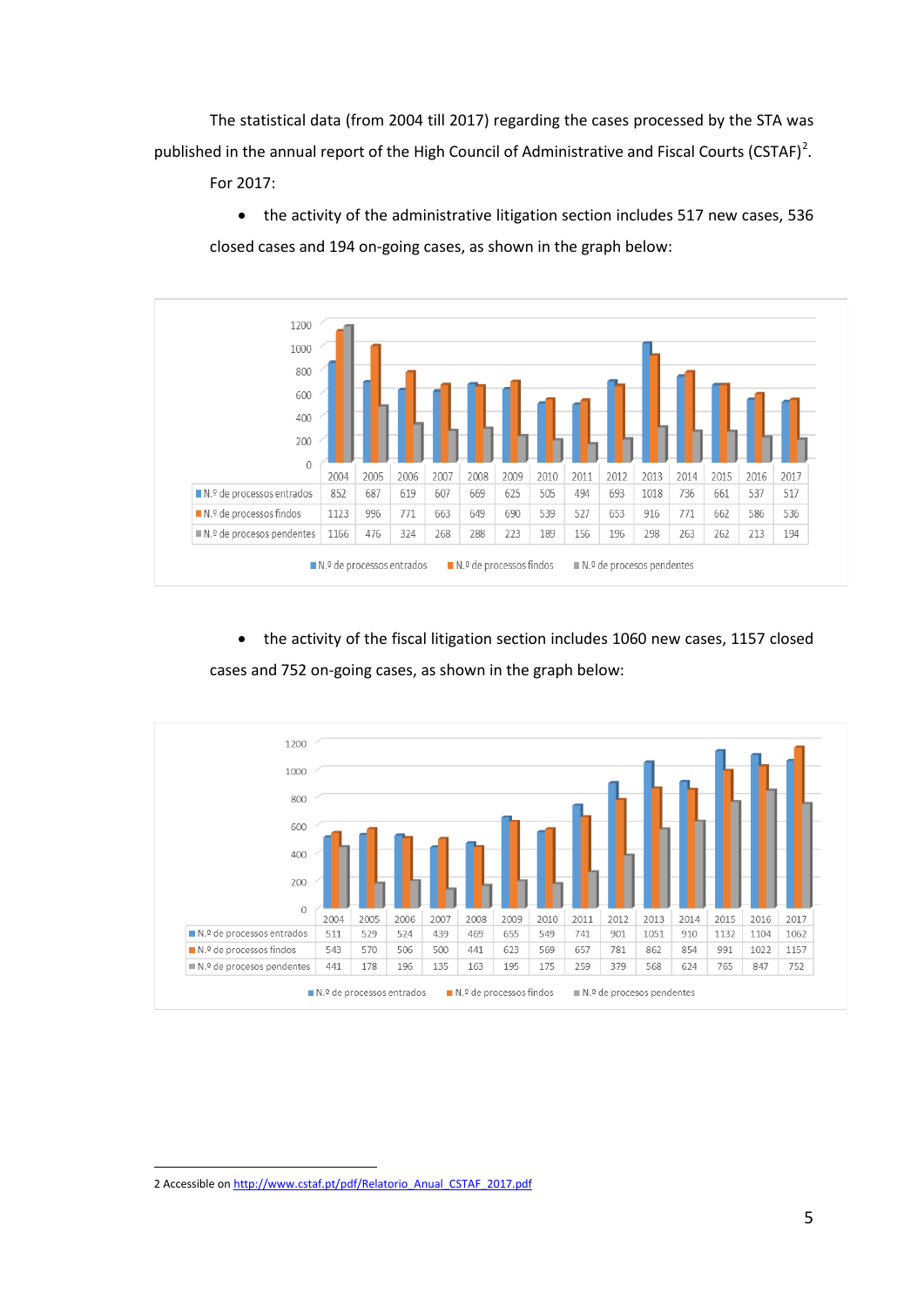#### **D. Internal organisation of the Supreme Administrative Court**

9. Does your institution comprise chambers/divisions?

Yes.

10. If yes, please provide the following details:

a. How many chambers/divisions are there?

The STA is organised into sections and plenary session. It consists of two sections: administrative litigation section ( $1<sup>st</sup>$  Section) and fiscal litigation section ( $2<sup>nd</sup>$  section).

b. How many judges serve in each chamber/division?

Currently, in addition to the President, the STA has 10 Counsellors in the administrative litigation section and 9 Counsellors in the fiscal litigation section.

Each section comprises 12 judges. There is a pending procedure to fill the vacant positions.

c. The nature of the specific domains of specialisation of your Supreme Administrative Court by chamber or other (if applicable) (E.g. commercial division, environmental division, etc.)

The STA has two sections specialised by domain: the administrative litigation section and the fiscal litigation section.

d. Do judges change chambers/divisions? If yes, how is the transfer decided?

The law allows the exchange of judges between different STA sections, provided that they have been serving for more than two years at their post; however, the Higher Council of Administrative and Fiscal Courts can authorise this exchange without complying with this time requirement.

e. Can a judge be simultaneously posted to multiple Chambers?

The President of the STA can determine whether a judge can be assigned to another section, in order to meet the temporary activity requirements, with or without exemption from or reduction of the activity in the section to which he belongs. The assignment can involve the full exercise of functions or only those of a Rapporteur or Assistant.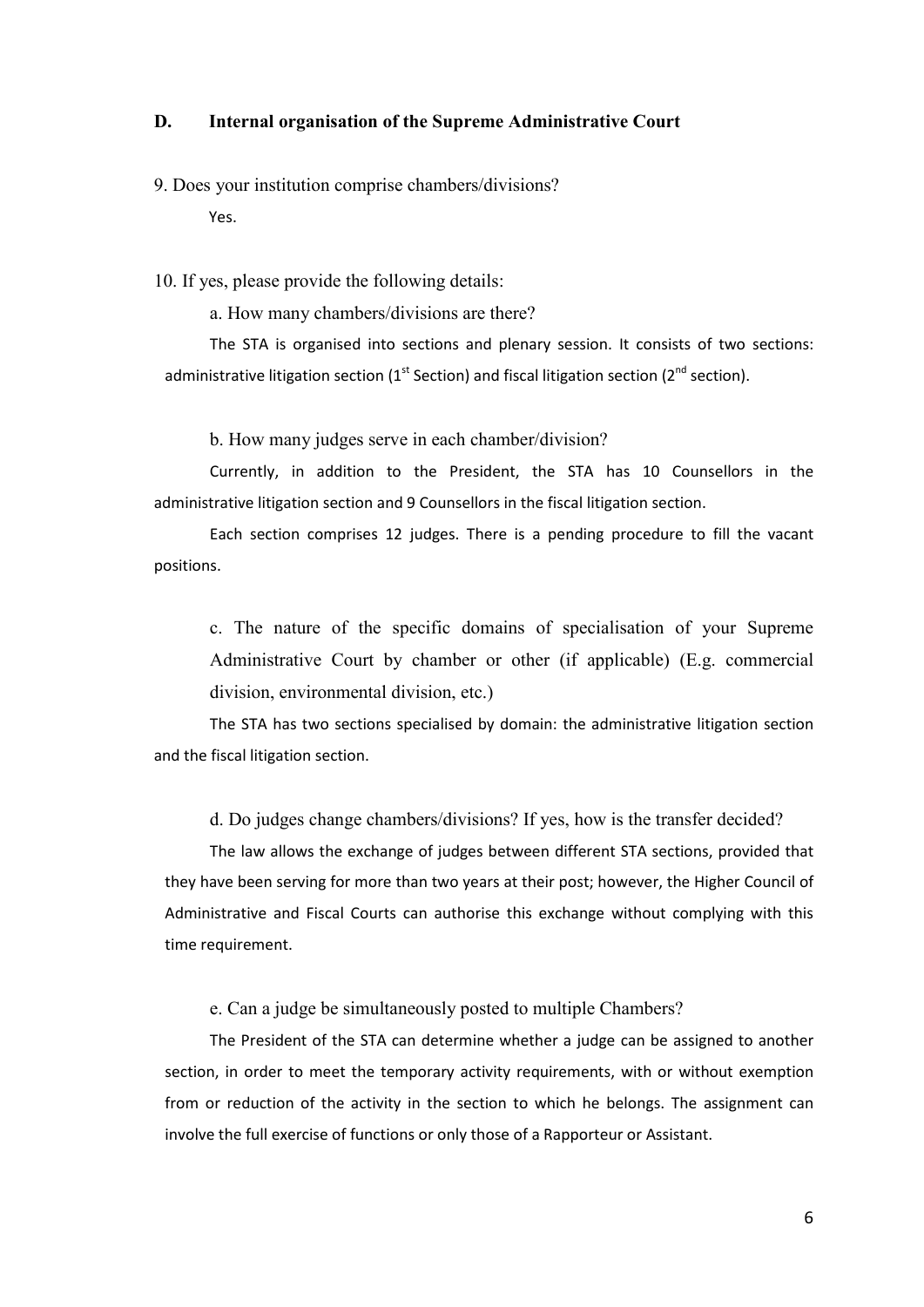f. Are there many different levels of chambers, for example an "ordinary chamber" and a Chamber for Constitutional Review?

The STA comprises different levels, i.e. plenary session, plenary of each section and the sections.

g. On an average, how many judges are usually allocated for examining and judging a matter? and

h. Does the number of judges allocated to decide on the cases vary? If yes:

(i) Based on which rules or factors?

(ii) Who decides the number of judges that are allocated to examine and judge a case in particular?

The ETAF determines the "formations of the court".

- In each section: the formation of the court comprises one rapporteur and two assistants;
- In the plenary of each section, the formation of the court comprises one rapporteur and other sitting judges of the section. In an action to standardise the case-law, the judges who voted for the contested decision cannot intervene in the judgment. In cases falling within the jurisdiction of the Section Plenary, the decisions of the Rapporteur concerning only the procedural matters and not putting an end to the case can be subject of a complaint before a panel of five judges, appointed by the President of the STA each year from among the most senior judges.
- The preliminary examination of the admissibility of the appeals of Administrative Courts of Appeal, in administrative matters, falls within the jurisdiction of a panel comprising 3 judges appointed from among the most senior judges of the section.
- The Plenary session, the jurisdiction of which is limited to the conflicts of jurisdiction between administrative and fiscal courts, comprises the President, Vice-Presidents and three of the most senior judges from each section.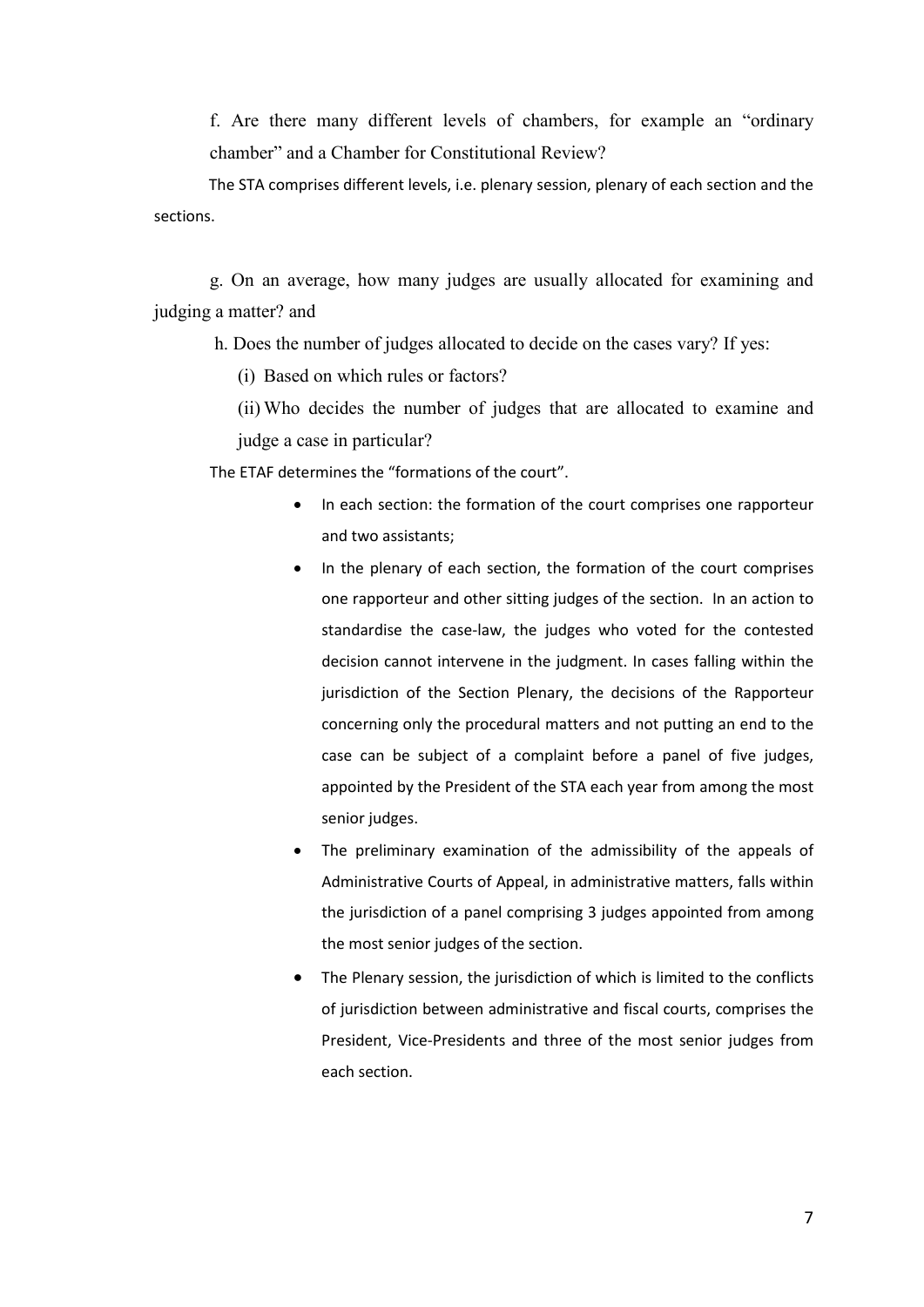i. Is there a procedure permitting certain cases to be sent to an enlarged board of appeal or to a plenary session? If yes, how is the judgment made and how many judges decide the matter?

The plenary of each section deals with: *(a)* appeals against the judgments delivered by the section of first instance; *(b)* appeals to standardise the case-law, *(c)* reference for a preliminary ruling by a court of first instance on a new point of law that results in serious difficulties and which could manifest in other disputes.

The President of STA can decide that all the judges of the section intervene in the judgment of an appeal, if this is necessary or useful to ensure the uniformity of the case-law.

j. Are the judges given other specific roles (e.g. rapporteur, case in-charge, other specific responsibilities, etc.) for a case in particular?

If yes, please specify the other roles and explain how they are assigned.

For each case, a rapporteur is appointed randomly from among the judges of the section, who is responsible for giving a ruling on all the terms of the case. He must, in particular, provide a summary decision if the matter seems to be simple, particularly if a judgment has already been passed in this regard, uniformly and repeatedly, or if the application is manifestly unfounded.

k. How important is the role of the President of the Court for deciding:

(i) the allocation of cases to the chambers or panels of judges;

(ii) the number of judges assigned to examine and judge a case in particular;

(iii) the allocation of certain additional roles to the judges (see (f) above);

(iv) any other elements that you consider relevant in this context. For example, are there other special panels, General Meetings or panels of judges to whom cases are allocated?

The President has the following powers:

- a) presiding over sessions and determining the adopted decision;
- b) voting for decisions, in case of equal votes;
- c) identifying when all the judges of the section must intervene in the judgment in order to standardise the case-law;
- d) planning and organising the human resources of the Court, by ensuring equal distribution of cases to the judges and monitoring their work;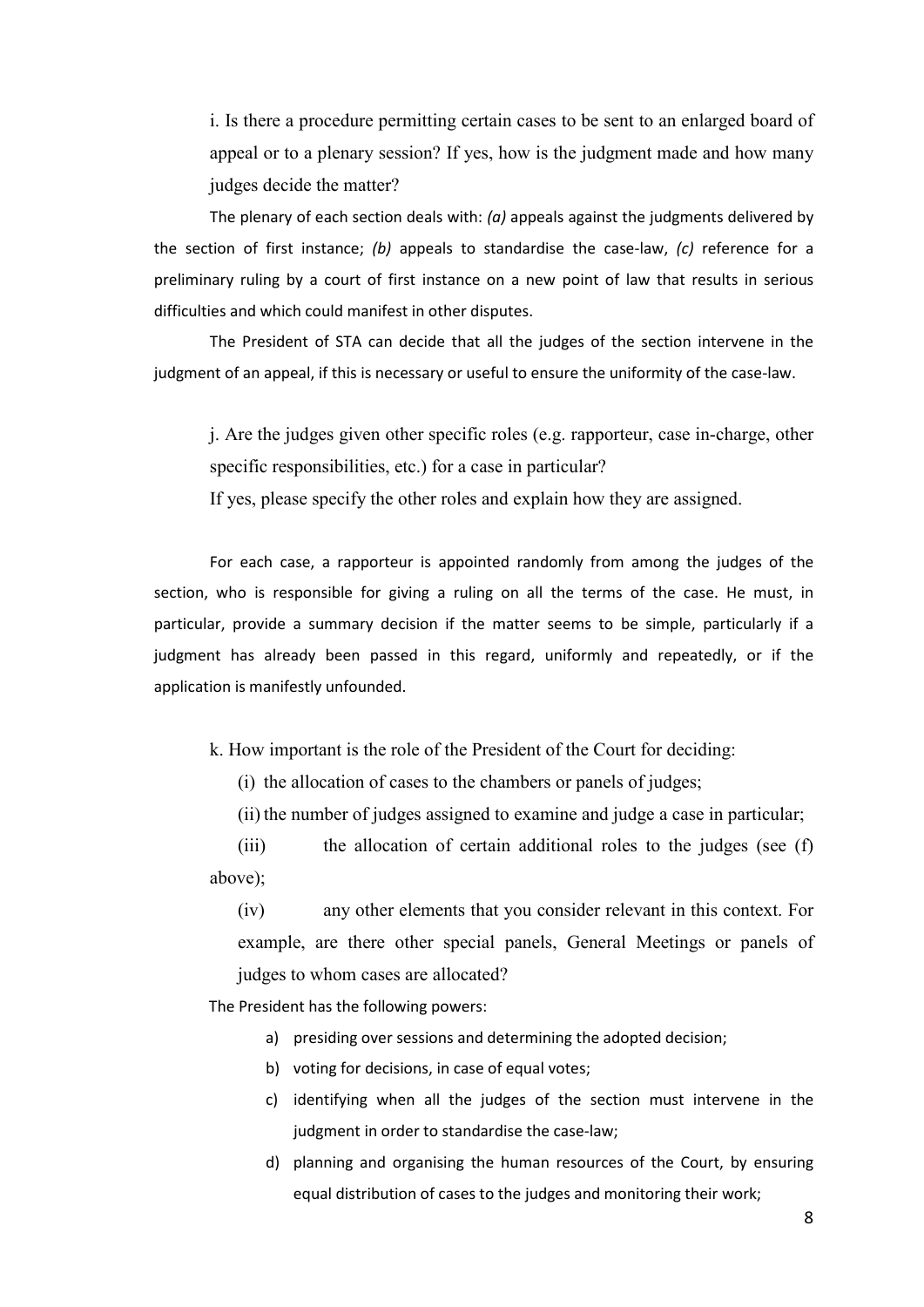e) proposing to the Higher Council of Administrative and Fiscal Courts (CSTAF) the criteriathat must govern the distribution, in compliance with the principle of lawful judge.

11. Does the post of an Advocate-General exist in your legal system? If yes, please indicate:

(i) the number of Advocate-Generals or members executing equivalent roles in your institution;

(ii) the role of the Advocate-General in your institution; and

(ii) the extent to which the Attorney-General participates in the procedures before your institution.

There is no post of Advocate-General, but several magistrates of the public prosecution exercise functions at the STA, with duties that are quite similar to those generally incumbent upon the Advocate-General. They must, in particular, *(a)* defend the legality, *(b)* provide an opinion on a legal question, *(c)* represent the State, *(d)* defend the important collective interests such as the fundamental rights of citizens and diffuse interests.

Currently, 9 magistrates of the Public prosecution exercise their functions at the STA.

#### **E. Research and administrative assistance**

12. What is the level of research and/or administrative assistance that your institution receives?

The STA has a Legal Information and Documentation Division which, amongst other duties, assists the judges and the magistrates of the Public Prosecution in carrying out their functions, by executing the tasks entrusted to it by them.

13. How many officials provide assistance for legal research to your institution?

Currently, the Legal Information and Documentation Division comprises 11 lawyers, who are in charge of assisting the magistrates of the STA.

14. Do the officials who provide assistance for legal research to your institution also provide administrative assistance?

In addition to the lawyers, the Legal Information and Documentation Division also comprises two officials who provide administrative assistance to the various departments and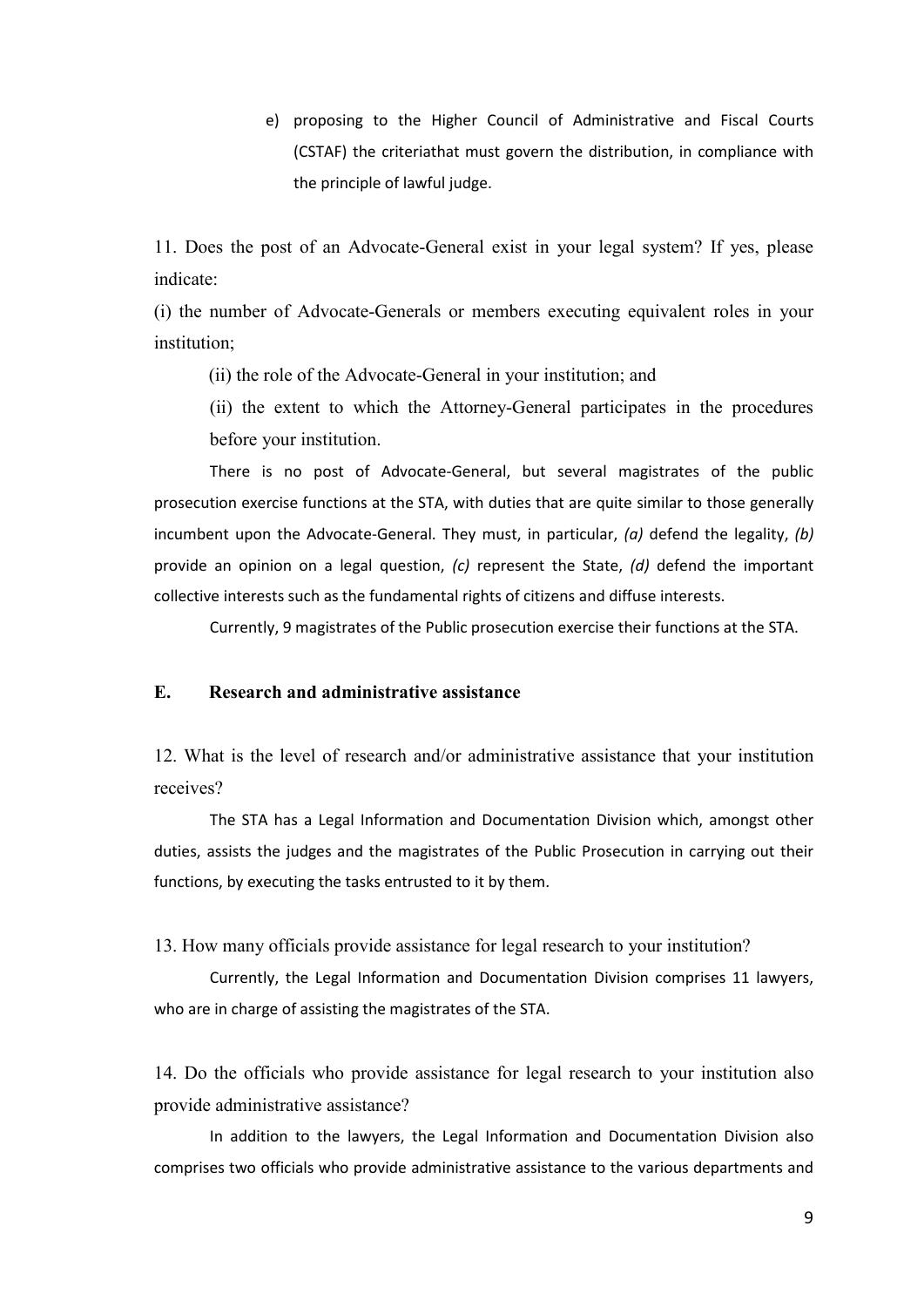the magistrates. While exercising the functions entrusted to them, the lawyers also provide administrative assistance.

15. Are the research and administrative assistance services common (i.e. shared between judges) or assigned individually to judges or is there both, a common service as well as researchers assigned to particular judges? Please explain.

The lawyers of the Legal Information and Documentation Division provide assistance to an average of two magistrates, depending on the allocation made by the department head. Each magistrate is assigned a lawyer to assist him, who carries out research work deemed important by the magistrate. This lawyer is entrusted with tasks that are deemed useful by the magistrate with a view to investigate and give a ruling on the cases assigned to him.

16. If research and administrative assistance is assigned individually to judges, is there also a research and documentation service or an equivalent service providing additional common research assistance?

The administrative and legal assistance provided by the Legal Information and Documentation Division, which also includes the Library, is described in the previous answers.

17. To what extent do the assistants/legal secretaries assist the judges in your institution, supposing that this be the case, as regards:

(a) preparing documents prior to the hearings, such as a note meant to help the judge before the trial of a case;

(b) carrying out legal research to help the judge take a decision in a case;

(c) discussions regarding certain aspects of a case with a judge, verbally or in writing;

(d) examination and evaluation of applicable legislation;

(e) carrying out analyses of comparative law;

(f) writing parts of judgments;

(g) proposal of suggestions of decisions or preliminary decisions for examination by the judge(s);

(h) any other element that you consider relevant in this context.

The assistance provided to the magistrates by the lawyers of the Legal Information and Documentation Division is not officially defined in an exhaustive manner. Each magistrate defines the scope of the assistance that he wishes to receive from the official assigned to him.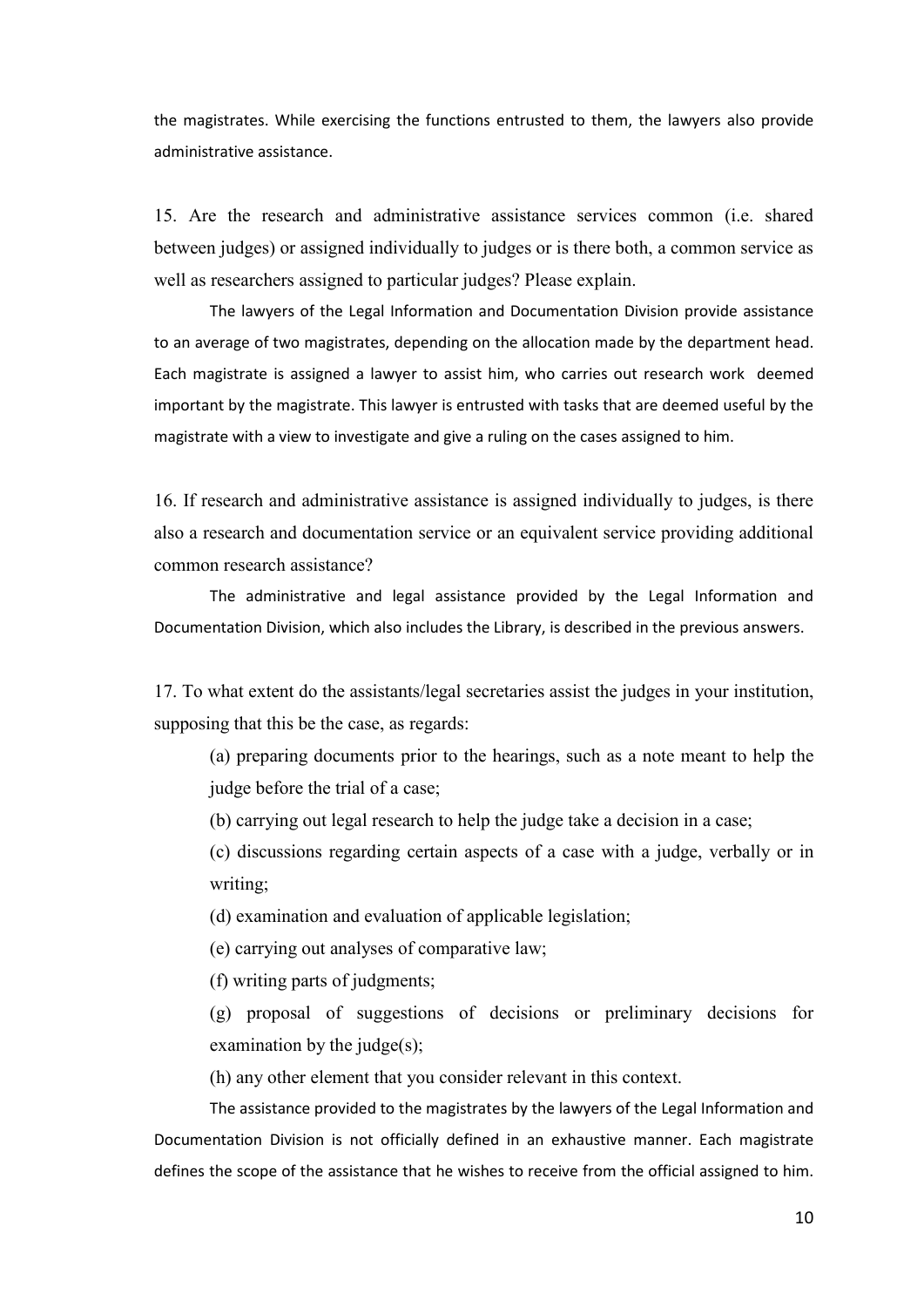The assistance provided by the lawyers may include, amongst other activities deemed relevant for the settlement and judgment of a case, the following tasks:

- analysis of the case;

- research of the legislation applicable to the case;

- research and entry in the available databases of the case-law regarding the same subject and the community case-law when the issues raised involve the application of the rules of the European law;

- research of the legal theory regarding the points to be settled;

- preparation of a report that includes the identity of the parties, the subject of the dispute, the pleadings of the parties, the opinion of the public prosecution, the facts considered to be proven and the points raised in the case;

- analysis of comparative law, where the case raises points that imply the application of community law.

- brief presentation and exchange of information, between the lawyer and the judge, on certain aspects of a case that require a more extensive analysis, generally on the initiative of the judge:

In short, the extent and level of the assistance provided to judges by the lawyers assigned to the Legal Information and Documentation Division vary according to the individual needs of each judge. This assistance may particularly pertain to the activities listed above.

#### **F. Hearings**

#### 18. Is a hearing conducted in all cases?

As a general rule, no hearings are conducted at the STA. However, there may be oral proceedings, on an exceptional basis, particularly when the case is brought before the Court as a court of first instance, i.e.:

- at the preliminary hearing after the completion of proceedings provided for in Article 87 of the CPTA (Code of administrative court procedure), it is possible to initiate a preliminary hearing. It refers to an intermediate oral stage, allowing the parties to participate in the proceedings, in fact and in law, when the judge seeks to determine the merits of the case immediately.
- $\bullet$  at the final hearing contrary to the civil procedure<sup>[3](#page-12-0)</sup>, where there are always oral arguments, even if no means of proof is produced during the hearing -

<span id="page-12-0"></span><sup>&</sup>lt;sup>3</sup> O Código de Processo Civil (CPC) foi aprovado pela Lei n.º 41/2013, de 26 de junho, com a última alteração introduzida pela Lei n.º 49/2018, de 14 de agosto (cfr. artigo 604.º, n.º 2).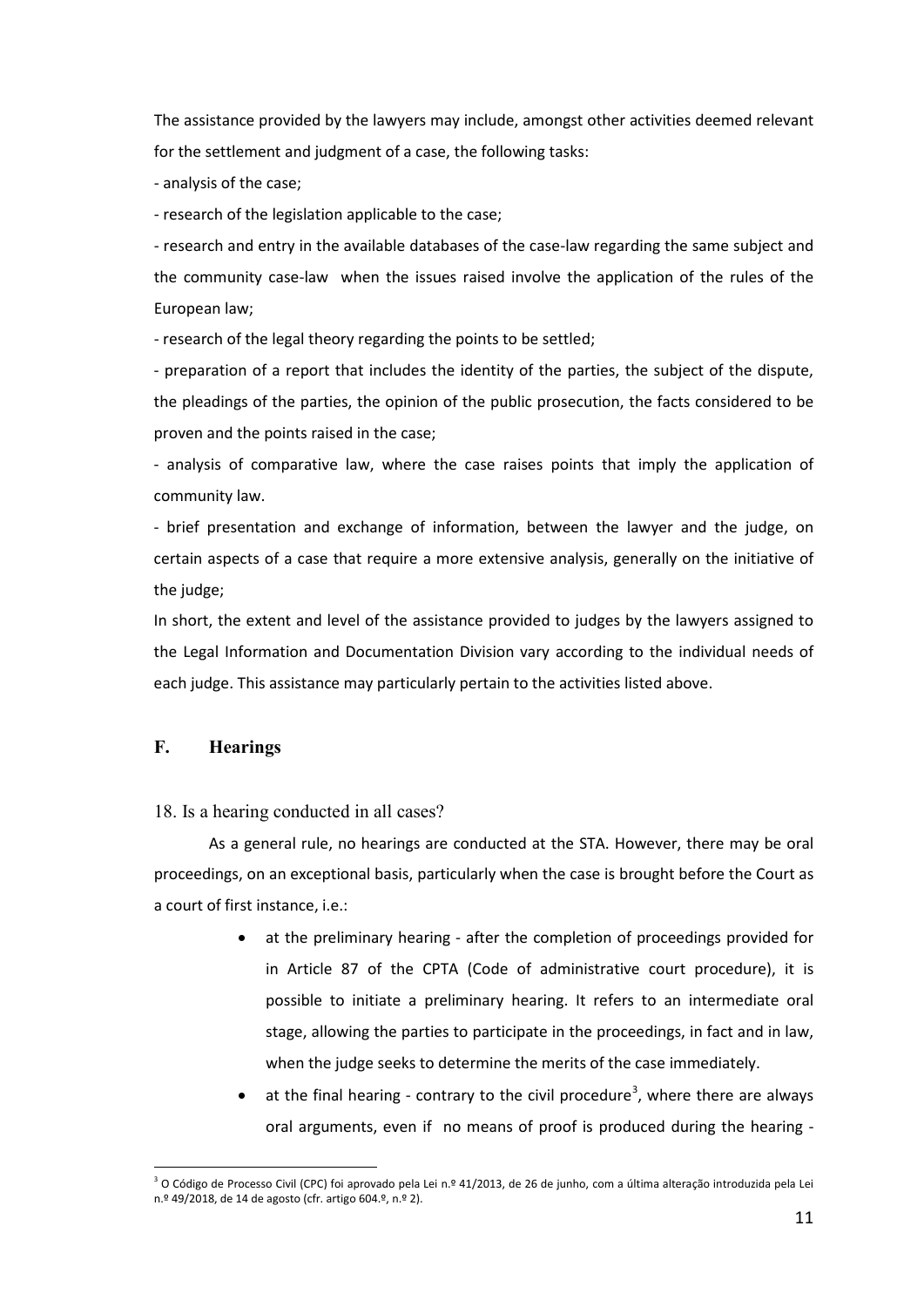the hearing can be conducted only if there is deposition of a party, hearing of witnesses or verbal clarifications by experts and it is only in such cases that oral arguments will be heard.

• in case of pre-contractual litigation, if it is recommended to quickly resolve a dispute, the Court can, on its own accord or upon the request of parties, opt, in fact and in law, for a public hearing of arguments.

• in the injunction for protection of rights, liberties and guarantees, the judge can, in case of special urgency, decide to conduct a hearing within 48 hours, at the end of which he shall pronounce a judgment.

19. If a hearing is not conducted in all cases:

(a) What is the percentage of cases usually involving a hearing?

As a general rule, the procedure before the STA is in written form, without prejudice to the aforementioned cases of oral proceedings, which are rare.

(b) On what basis (official rules or informal decisions) is the decision to conduct a hearing in a case taken?

The Code of administrative court procedure (CPTA) and the Code of fiscal court procedure (CPPT) provide for cases that may involve a hearing.

(c) Can the parties to a case request a hearing? If yes, what is the significance or what are the consequences of such a request?

The law does not expressly prohibit the parties from requesting a hearing.

20. Do the judges deliberate before a hearing? If yes, do these deliberations take place in all cases or in certain cases?

In practice, the final hearings are rare. The decision is taken at the end of the deliberations in a council chamber.

21. Are time-limits imposed on parties for making the concluding oral submissions in your institution?

Any verbal conclusion must be presented during the oral proceedings provided for in the code of procedure.

22. Are the parties authorised to address the Court for a continuous period? If so, for how much time?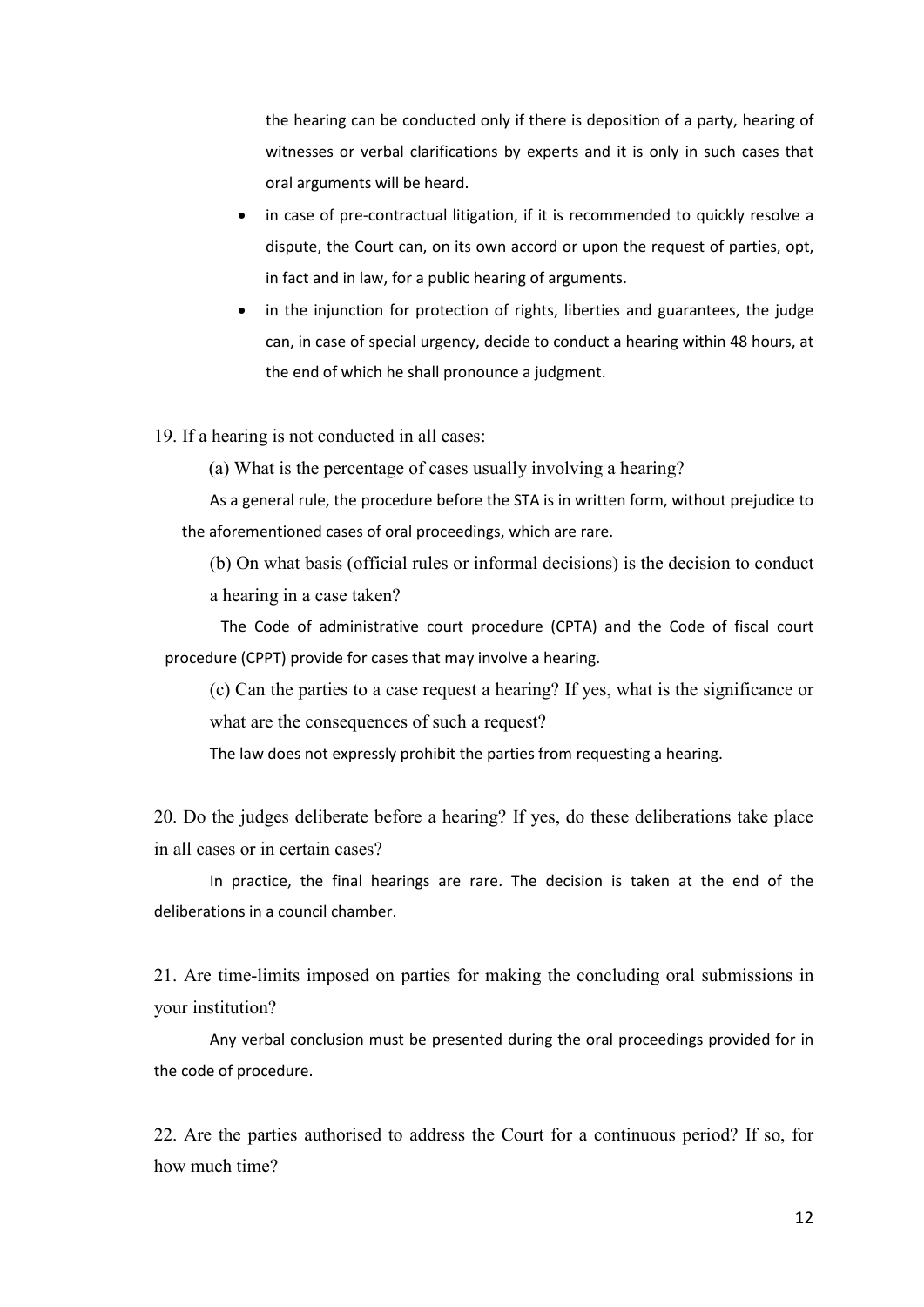No. The Code of Civil Procedure, applicable on a supplementary basis, specifies that the oral arguments cannot exceed one hour, for each lawyer, and that the replies must be given within thirty minutes. This duration can be exceeded upon the request of the lawyer, based on the complexity of the case.

23. Are the arguments carried out during the hearing limited to the questions indicated in the depositions or the written submissions of the parties or can there be arguments on broader legal subjects between the lawyers/a party and the Court?

The discussions conducted, in fact and in law, are limited to the points indicated in the written submissions of the parties and to the evidence produced. The oral arguments at the final hearing are intended to enable the lawyers to determine the proven facts and to apply the law to the proven facts. Thus, the oral arguments pertain to the evidence produced at the hearing, as well as to the documentary evidence presented in the written submissions or collected during the investigation, and to the results of the conducted expert assessments.

24. Are the parties authorised to submit other written submissions after a hearing?

Yes. The law allows presenting other written submissions when:

(a) proceedings have been carried out to prove the facts without the final hearing taking place;

(b) this hearing takes place and the case is complex, or

(c) one of the parties does not waive the presentation of written submissions.

25. Can a judge be excluded from proceedings by reason of a legal opinion expressed during a hearing and creating a perception of bias?

Yes. The parties may request for the exclusion of the judge for a serious and valid reason that could create mistrust as regards his impartiality.

#### **G. Written submissions of the parties**

26. What is the usual length and the level of detail of the written submissions of the parties submitted in your institution? Please indicate the approximate number of pages (line spacing 1.5) of a "standard" statement of case.

 $0 - 5$  pages  $\Box$  $5-10$  pages  $\square$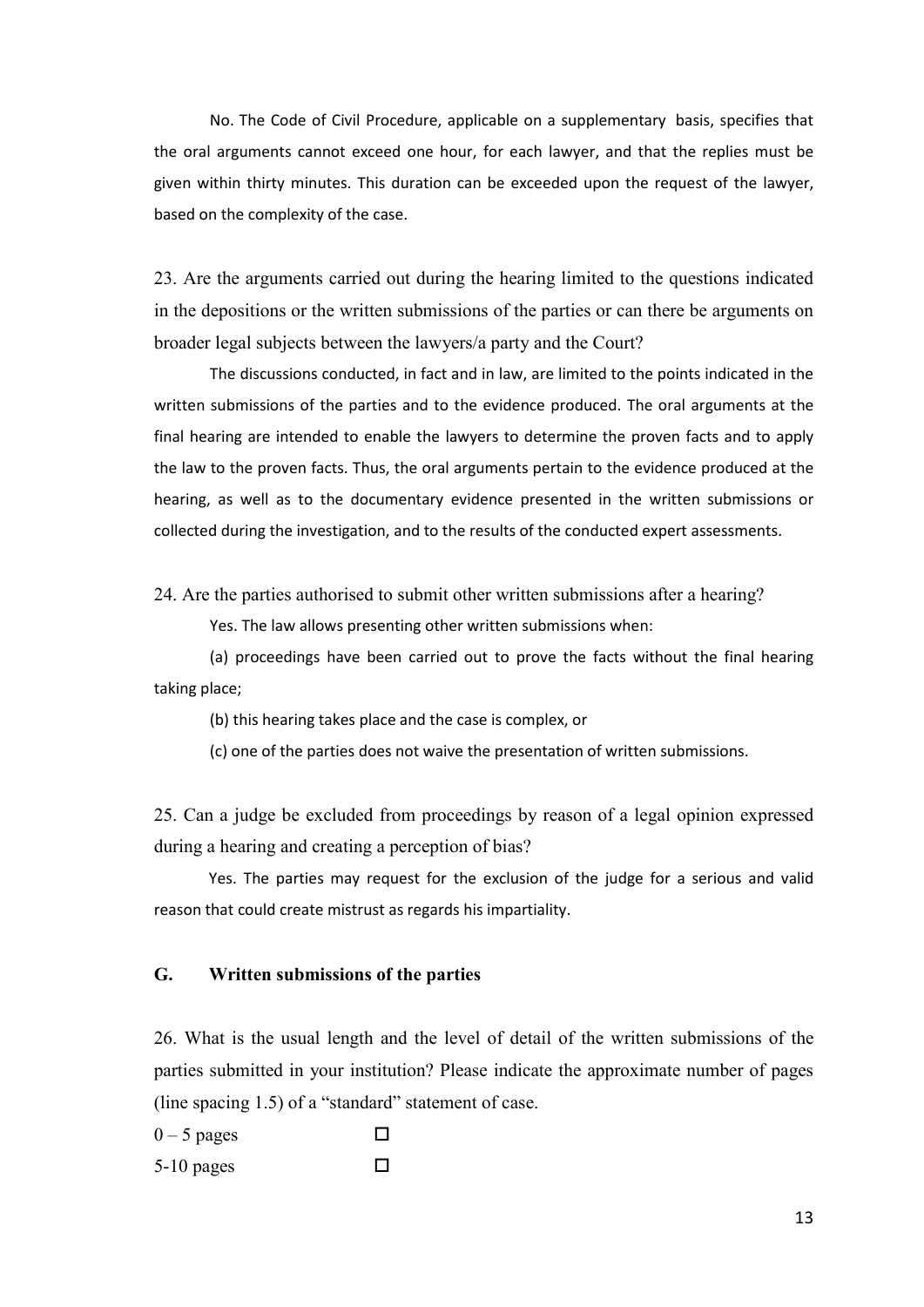| $10-20$ pages       | $\overline{\phantom{a}}$ |
|---------------------|--------------------------|
| $20-30$ pages       | ΙI                       |
| $30-40$ pages       | X                        |
| 40-50 pages         | $\mathsf{L}$             |
| $50 + \text{pages}$ | I.                       |

20. Is there a maximum length for the written submissions provided by the parties in a case? If yes, please specify.

No.

#### **H. Examination of the case**

21. Can your institution raise points of law on its own initiative (i.e. ex officio) or is it restricted to the points raised by the parties to the case?

In principle, it is limited as regards the appeal, but it may raise certain points, mainly those that can prove the proceedings or the contract, on which it has to give a ruling, to be invalid.

22. How are the arguments, deliberations and the decision-making structured in your institution?

In higher courts, after the rapporteur closes the case, the file is submitted to the deputy judges, but the rapporteur may skip this step in case of obvious simplicity of a case. For this, each deputy judge receives a copy of the important documents of the file in order to know the subject of the case, whereas the file is submitted to the registry of the Court for consultation.

At the end of the deliberations, the judgment is delivered in compliance with the voting result; it is signed and dated by the participants of the deliberations and voting.

Lastly, the judgments are notified to the parties and mandatorily published in digital format in the case-law database.

23. Does your institution deliberate in different languages? If so, please specify. For example, does your institution have multiple official languages?

The judgment is delivered in Portuguese.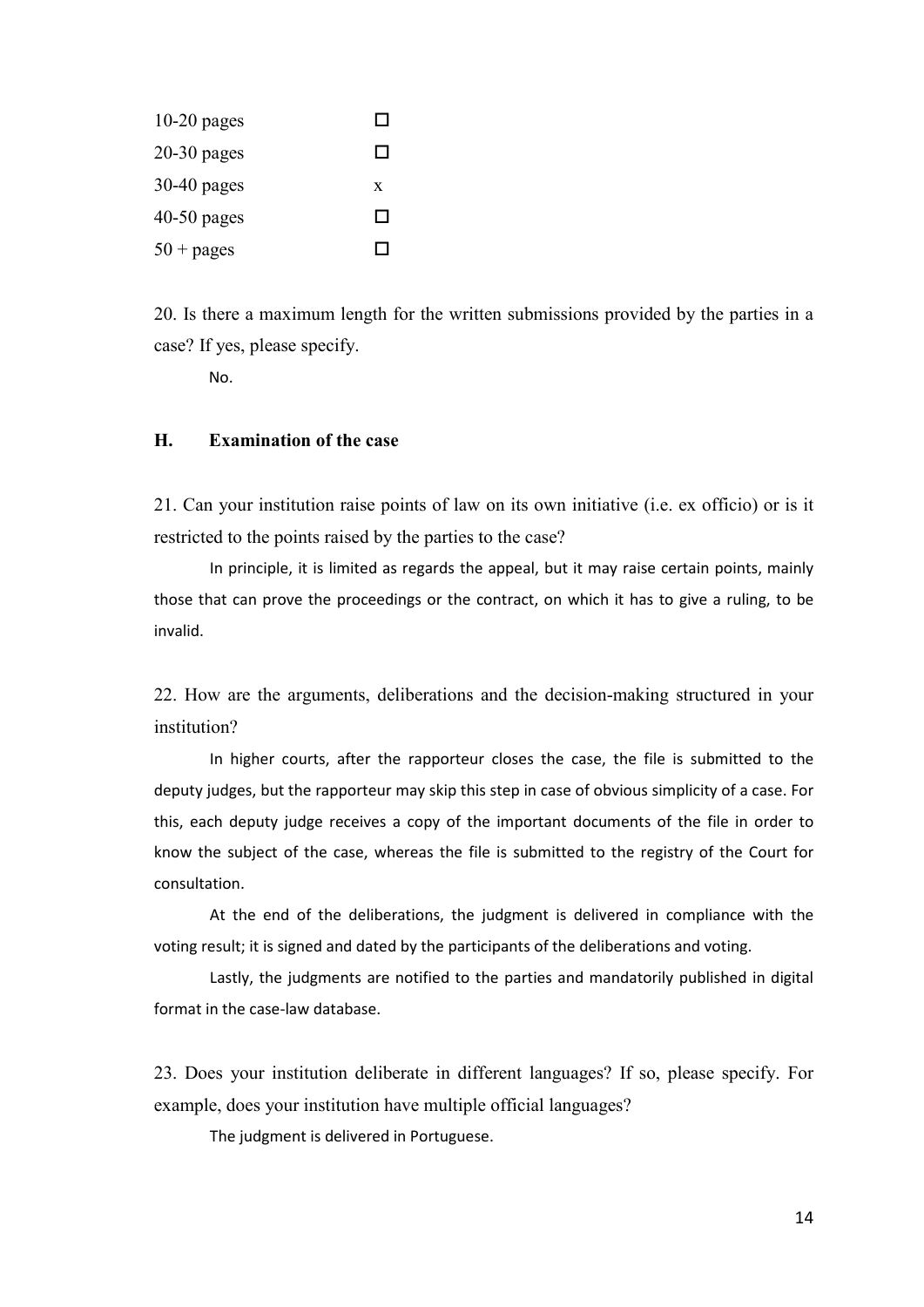24. Are there rules, procedure or conventions which govern the conducting of arguments and votes?

If yes, please specify the applicable rules, etc.

The CPC, applicable on a supplementary basis, establishes that on the day of the judgment, the rapporteur makes a short presentation of the draft judgment, and then the deputy judges indicate their votes, in the order of intervention in the case. The decision is adopted on the basis of majority of votes; the discussion is led by the President, who has the power to take a decision in case there is no majority.

25. How are the preferences for a particular outcome communicated between the judges?

During the stage of preparation of the decision, the rapporteur sends the draft to the deputy judges and the judges often exchange notes.

26. When a hearing is held, to what extent does the hearing (as opposed to the written submissions) influence the arguments, deliberations and the decision-making by the Court?

Not applicable.

27. Are there other procedural rules or conventions which, according to you, have a significant impact on how cases are examined?

Nothing else to specify.

#### **I. The judgment of the institution**

28. Is the judgment delivered in the name of the institution or does each individual judge assigned to the case in question have the option of giving a separate judgment?

The judgment is delivered in the name of the institution, but the judges can provide explanations for the votes or the dissenting votes.

29. If the judgment is delivered in the name of the institution, does a judge write it for the institution? If this is not the case, please explain how the judgment of the Court is written for your institution. Do official rules or informal practices apply in this regard?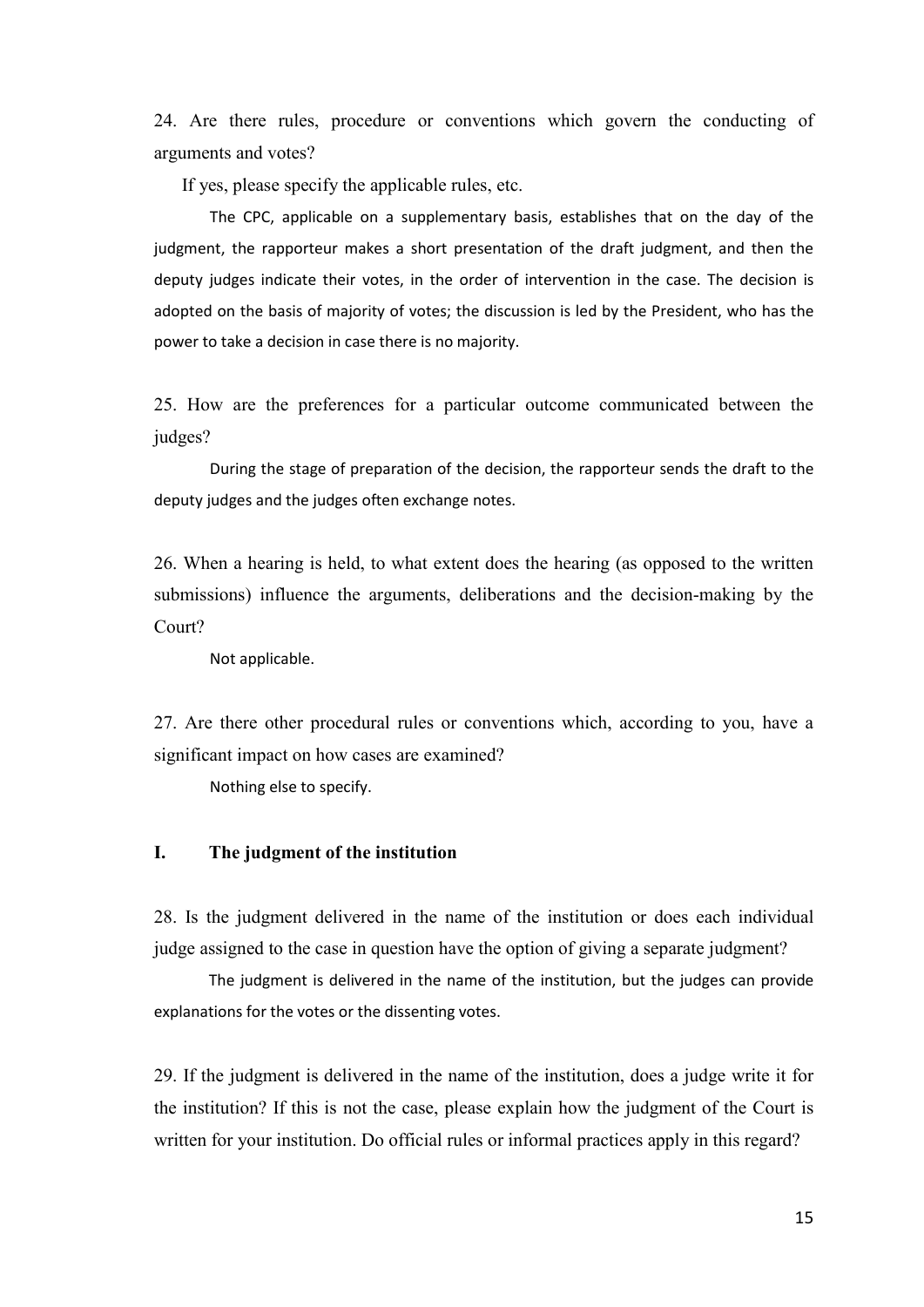The judge-rapporteur of the case presents a draft judgment, which is taken under advisement, and then signed by him and the deputy judges.

30. In what way is the judgment/reasoning of the Court recorded? In writing.

31. Does your highest institution make the distinction between the Judgment (i.e. the reasons for judgment) and the Order (i.e. the operative part of the judgment of the court)?

The formal structure of the decision is as follows:

a) the *report* identifies the parties and the subject of the dispute, by identifying the substantive issues on which the Court must give a ruling;

(b) the *grounds* indicate the reasons in fact and in law; and

(c) the *decision* indicates the position of the judge on the dispute and orders the parties to bear the costs, in proportion to their liability.

32. Are there other distinctions of this type in the judgments given by your institution? Nothing to emphasise.

#### **J. Time periods for the decision-making process**

33. How much time, on an average, elapses between the examination of a case by your institution and the delivery of a judgment? Please indicate the approximate time period between the hearing of a case in the system of the Supreme Administrative Court (rather than the date on which a case is submitted for the first time to a judge for examination) and the definitive resolution of the case by, for example, the delivery of a final judgment.

The table below, obtained from the database of the General Directorate for Justice Policy, Ministry of Justice<sup>[4](#page-17-0)</sup>, indicates the average duration of examination of cases in higher courts (Supreme Administrative Court and Administrative Courts of Appeal of North and South), over the period between 2013 and 2017.

<span id="page-17-0"></span>4 Accessible on

[http://www.siej.dgpj.mj.pt/webeis/index.jsp?username=Publico&pgmWindowName=pgmWindow\\_636783296902500000](http://www.siej.dgpj.mj.pt/webeis/index.jsp?username=Publico&amp;pgmWindowName=pgmWindow_636783296902500000)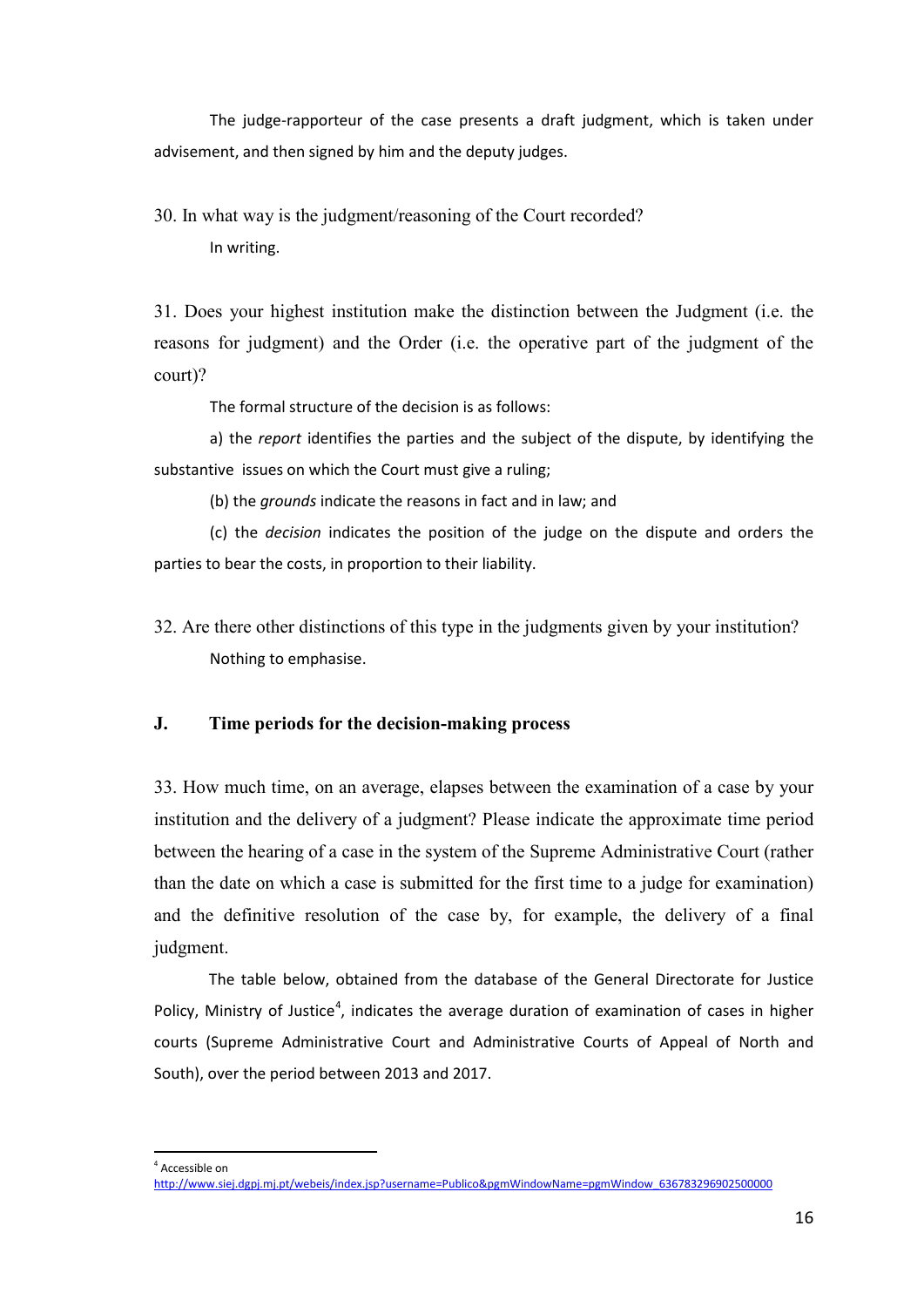| Year                                             | 2017                                      | 2016                                      | 2015                                      | 2014                                      | 2013                                      |
|--------------------------------------------------|-------------------------------------------|-------------------------------------------|-------------------------------------------|-------------------------------------------|-------------------------------------------|
| <b>Court</b>                                     | <b>Average</b><br>duration (in<br>months) | <b>Average</b><br>duration (in<br>months) | <b>Average</b><br>duration (in<br>months) | <b>Average</b><br>duration (in<br>months) | <b>Average</b><br>duration (in<br>months) |
| <b>Supreme</b><br><b>Administrative Court</b>    | 10                                        | 8                                         | 8                                         |                                           |                                           |
| Administrative Court of<br><b>Appeal - North</b> | 16                                        | 20                                        | 18                                        | 14                                        | 14                                        |
| Administrative Court of<br><b>Appeal - South</b> | 12                                        | 16                                        | 19                                        | 18                                        | 15                                        |
| <b>Total</b>                                     | 13                                        | 15                                        | 16                                        | 14                                        | $12 \overline{ }$                         |

34. Is there a specific mandatory time period within which a ruling must be given on all the cases? If yes, please specify.

The pleadings have deadlines laid down by the law. Non-adherence to these deadlines may have disciplinary consequences.

35. Are there specific mandatory time limits for certain categories of cases?

Yes. The CPTA dedicates urgent main litigation pleas, with specific deadlines, i.e. they are reduced by half and work during holidays, and exempts prior approvals (even during the legal appeal phase); the acts of the registry are performed on the same day and with priority over all the others; and the time-limit for filing a legal appeal is also reduced by half and is fixed at 15 days.

If yes, please indicate the categories of cases and the time-limits in question.

The CPTA makes a list of the urgent cases:

- electoral litigation: main proceedings, in view of a simplified and expited settlement of the issues concerning the electoral processes.
- mass litigation: proceedings concerning the practice or omission of administrative acts in the context of proceedings involving more than 50 participants (staff competitions, taking tests and recruitment procedures).
- pre-contractual litigation: proceedings contesting or condemning the practice of administrative acts in the context of the formation of contracts for public works, concession of public works, concession of public services, acquisition or rental of movable property and acquisition of services. According to the law, the judge or the rapporteur has 10 days to deliver his decision or to send the case before the formation of the Court;
- the injunction seeking the provision of information, consultation of files and the issue of copies is passed when the requests made, in the context of exercising the right to procedural information or the right to access the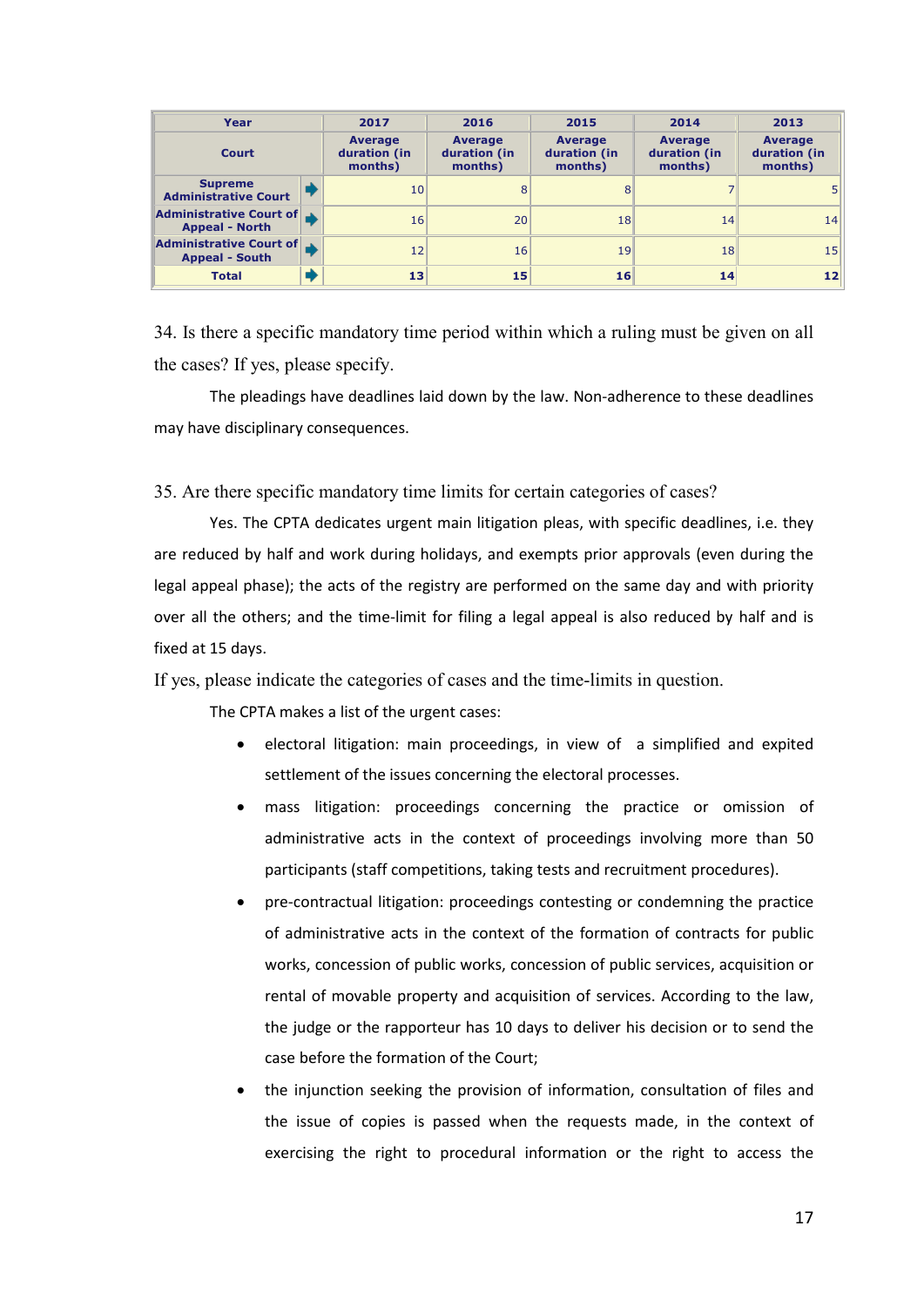archives and administrative registers, have not been fully satisfied. The judge gives a decision within a period of five days;

• the injunction seeking the protection of rights, liberties and guarantees: particularly in urgent cases, where the application allows recognising the possibility of an imminent and irreversible breach of a right, liberty or guarantee. The judge can opt for a hearing, at the end of which he immediately renders his decision.

36. If there is no time limit for giving a ruling on cases, is there a duration that is considered appropriate for the decision-making process? If yes, please specify.

There is no time limit for ruling on cases in the Portuguese legal system. Nevertheless, the principle of effective legal protection manifests in the right to obtain, within a reasonable time period, by a fair trial, a final decision on each of the appeals that aremade.

The reasonableness of the duration of a trial must be analysed on a case-by-case basis and with a global approach, taking into account the date when the case was referred to the competent court and the date on which the final decision was delivered, by counting the appeal bodies, if necessary. If the decision is not delivered within a reasonable period of time, the State may be ordered to compensate the aggrieved citizen for delays in the administration of justice.

37. If there are time-limits in your institution for the decision-making process, is it difficult at times for the Court to comply with these time-limits? If yes, what are the main reasons that explain these difficulties? **and**

38. If there is no time limit for ruling on cases, but a certain duration, by reason of conventions or practices, is considered appropriate for the decision-making process, is it difficult at times for the Court to comply with this time-limit? If yes, what are the main reasons that explain these difficulties?

The code of procedure lays down mandatory or purely indicative deadlines for ruling on cases. The reasons that may explain the Court's failure to comply with these deadlines are related to the insufficient number of judges with respect to the number of pending cases, in addition to procedural rules that are not really favourable for the efficient management of such a large number of cases.

#### **K. Evolution over time**